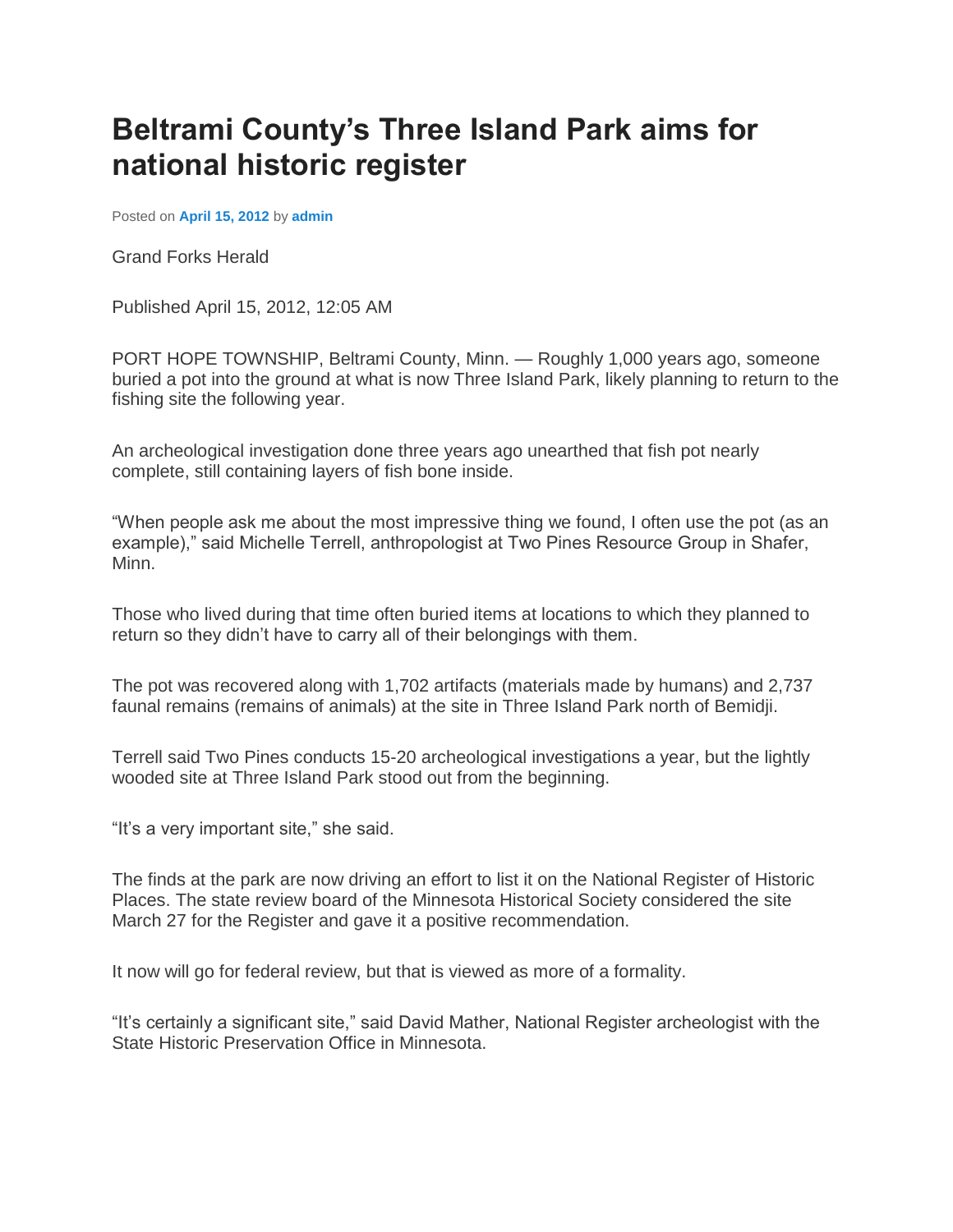Mather commended Beltrami County and its parks department for taking the initiative to list the site on the Register.

More often, he said, a site is deemed eligible for listing but the process is not continued.

Of Minnesota's 1,598 sites listed on the Register, just 115 are archeological sites, or 7 percent, he said.

"It's very disproportionate," Mather said. "I'm hoping in my career to increase that number. We're never going to catch up with the buildings, and that's fine, but part of the reason (we can increase the number of archeological sites) is that we now have a means to have nominations like Three Island Park done."

Tax credits and grants have long been available for the preservation of historic buildings, he said, but thanks to the state's Legacy amendment, through its cultural heritage fund, there now are grants available to assist in the costs of archeological investigations and the Register-nomination process.

"The Legacy amendment provides a means through grants and such for local historical societies and, in this case, county parks, to get funding to hire an archeologist to do the excavation and research and write the nomination," Mather said. "From an archeological perspective, it's been a total game-changer for Minnesota archeology."

Beltrami County acquired the Three Island Park land in 1967 when Minnesota deeded the land to the county to be used exclusively for parks and recreation.

The archeological site was uncovered as the county prepared for planned park improvements. A grant from the Minnesota Department of Natural Resources funded environmental reviews for wetlands and archeology.

The county soon realized there was an archeological site there. It then obtained Legacy grants to do Phase 1 and Phase 2 investigations — done by Terrell's team — to thoroughly examine the area.

"It's a site that has not been disturbed," said John Winter, recreation resource manager for Beltrami County. "It's probably one of the most unusual."

Terrell's team dated artifacts back as far as the Early Woodland Period (1000 B.C. to 400 A.D.) and Late Woodland Period (1100 to 1750 A.D.), although its strongest association was with the Blackduck-Kathio Complex (600 to 1100 A.D.).

"Characteristics are indicative of Early-Middle Blackduck ceramics," she wrote. "Those fish remains recovered from the interior of the 'fish pot' that could be identified include remnants